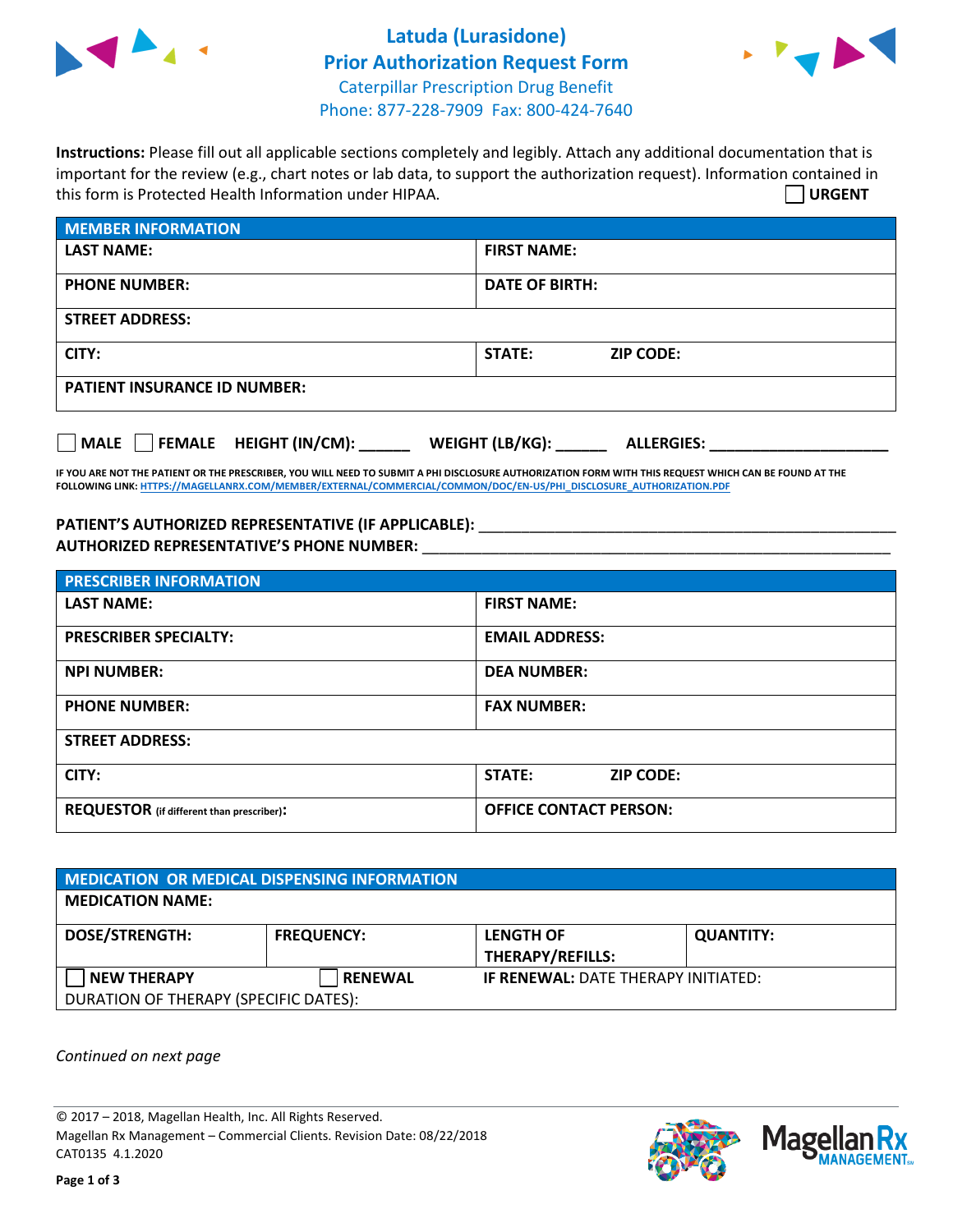



|                                                                                                                                                                                | MEMBER'S LAST NAME: __________________________________<br>MEMBER'S FIRST NAME:                                                                                                                                                                                                                                               |                                                       |  |
|--------------------------------------------------------------------------------------------------------------------------------------------------------------------------------|------------------------------------------------------------------------------------------------------------------------------------------------------------------------------------------------------------------------------------------------------------------------------------------------------------------------------|-------------------------------------------------------|--|
|                                                                                                                                                                                | 1. HAS THE PATIENT TRIED ANY OTHER MEDICATIONS FOR THIS CONDITION?                                                                                                                                                                                                                                                           | YES (if yes, complete below)<br><b>NO</b>             |  |
| <b>MEDICATION/THERAPY (SPECIFY</b><br>DRUG NAME AND DOSAGE):                                                                                                                   | <b>DURATION OF THERAPY (SPECIFY</b><br>DATES):                                                                                                                                                                                                                                                                               | <b>RESPONSE/REASON FOR</b><br><b>FAILURE/ALLERGY:</b> |  |
| <b>2. LIST DIAGNOSES:</b>                                                                                                                                                      |                                                                                                                                                                                                                                                                                                                              | <b>ICD-10:</b>                                        |  |
| $\Box$ Depressive episode associated with Bipolar I (bipolar depression)<br>□ Schizophrenia<br>□ Other diagnosis: ____________________ICD-10__________________________________ |                                                                                                                                                                                                                                                                                                                              |                                                       |  |
| PRIOR AUTHORIZATION.                                                                                                                                                           | 3. REQUIRED CLINICAL INFORMATION: PLEASE PROVIDE ALL RELEVANT CLINICAL INFORMATION TO SUPPORT A                                                                                                                                                                                                                              |                                                       |  |
| Depressive episode associated with Bipolar I Disorder(bipolar depression):                                                                                                     |                                                                                                                                                                                                                                                                                                                              |                                                       |  |
| Please provide chart documentation specifying dates of service.                                                                                                                | Has the patient had a trial and failure of Zyprexa (olanzapine) in combination with Prozac (fluoxetine) $\Box$ Yes $\Box$ No                                                                                                                                                                                                 |                                                       |  |
| Please provide chart documentation specifying dates of service.                                                                                                                | Has the patient had a trial and failure of Symbyax (olanzapine/fluoxetine)? $\Box$ Yes $\Box$ No                                                                                                                                                                                                                             |                                                       |  |
| Please provide chart documentation specifying dates of service.                                                                                                                | Has the patient had a trial and failure of Seroquel (quetiapine)? $\Box$ Yes $\Box$ No                                                                                                                                                                                                                                       |                                                       |  |
| Schizophrenia:<br>Clozaril (clozapine), etc.]? □ Yes □ No                                                                                                                      | Has the patient tried and failed at least 3 different antipsychotics [e.g., Abilify (aripiprazole), Navane (thiothixene),<br>Please provide chart documentation specifying which antipsychotics have been tried.                                                                                                             |                                                       |  |
| physician feels is important to this review?                                                                                                                                   | Are there any other comments, diagnoses, symptoms, medications tried or failed, and/or any other information the                                                                                                                                                                                                             |                                                       |  |
| information is received.                                                                                                                                                       | Please note: Not all drugs/diagnosis are covered on all plans. This request may be denied unless all required                                                                                                                                                                                                                |                                                       |  |
|                                                                                                                                                                                | ATTESTATION: I attest the information provided is true and accurate to the best of my knowledge. I understand that<br>the Health Plan, insurer, Medical Group or its designees may perform a routine audit and request the medical<br>information necessary to verify the accuracy of the information reported on this form. |                                                       |  |
| Prescriber Signature or Electronic I.D. Verification:                                                                                                                          |                                                                                                                                                                                                                                                                                                                              | Date:                                                 |  |
|                                                                                                                                                                                | CONFIDENTIALITY NOTICE: The documents accompanying this transmission contain confidential health information that is legally privileged. If<br>you are not the intended recipient, you are hereby notified that any disclosure, copying, distribution, or action taken in reliance on the contents                           |                                                       |  |
| © 2017 - 2018, Magellan Health, Inc. All Rights Reserved.<br>Magellan Rx Management - Commercial Clients. Revision Date: 08/22/2018<br>CAT0135 4.1.2020                        |                                                                                                                                                                                                                                                                                                                              | Magel                                                 |  |